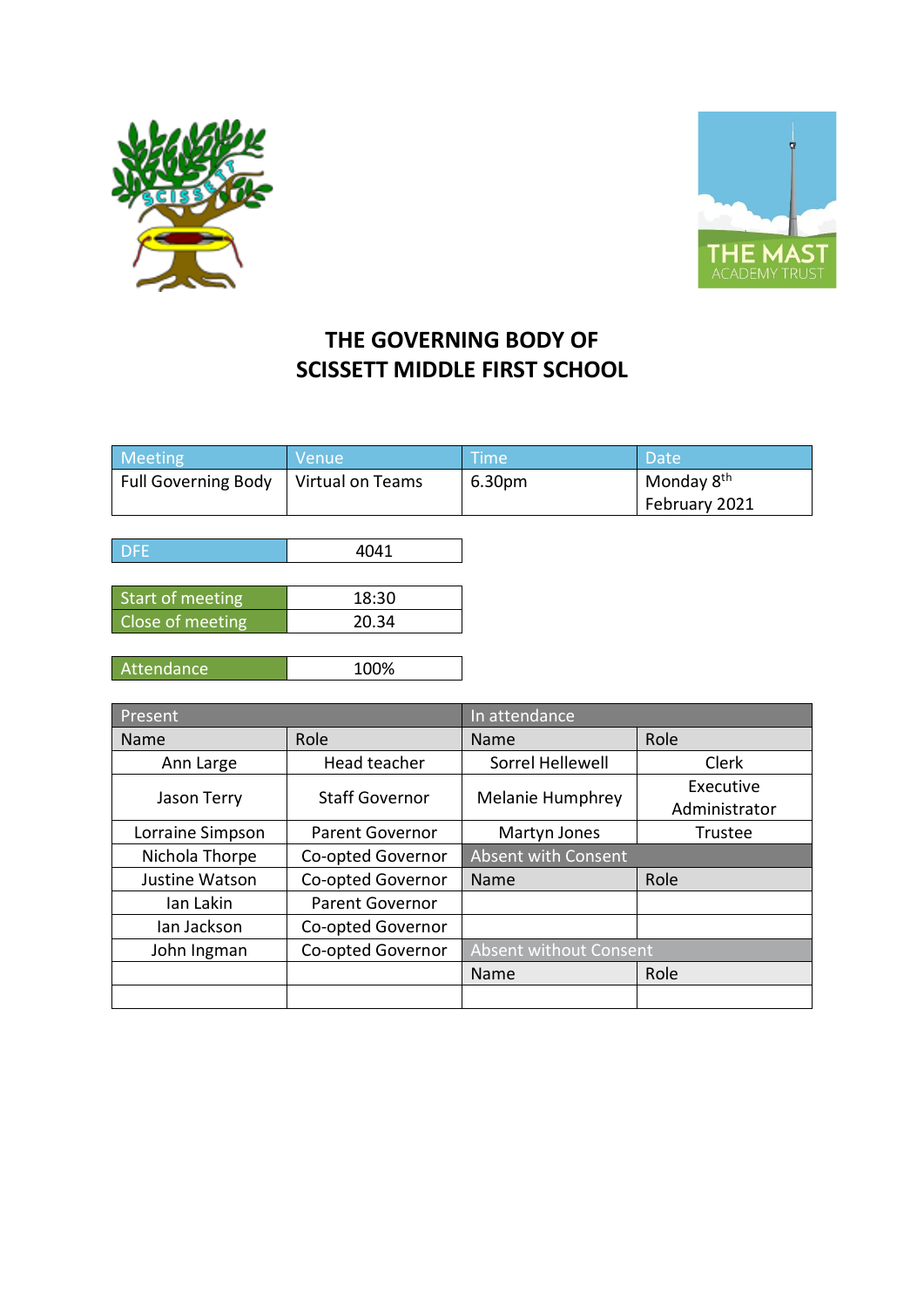Item Minutes

| 40 | Apologies for<br>absence and<br>consent                                                   | RESOLVED: All governors present.                                                                                                                                                                                                               |
|----|-------------------------------------------------------------------------------------------|------------------------------------------------------------------------------------------------------------------------------------------------------------------------------------------------------------------------------------------------|
| 41 | Declarations of<br><i>interest</i>                                                        | RESOLVED: There are no declarations of interest.                                                                                                                                                                                               |
| 42 | Confidentiality<br>reminder                                                               | Governors were reminded by Chair that you are a critical friend to<br>the whole school and community and a governor for the school<br>and not a particular person, and a governor role is confidential.                                        |
| 43 | Representation                                                                            | Mrs Humphreys reported that an email had been sent to all<br>Governors requesting nominations for Chair / Vice chair.<br>Nominations on the day will only be accepted where no written<br>nominations have been received prior to the meeting. |
|    |                                                                                           | A nomination had been received by Mrs Thorpe to be chair. All<br>governors approved this nomination unanimously.                                                                                                                               |
|    |                                                                                           | RESOLVED: Scissett Governing Body will be chaired by Mrs<br>Thorpe from 8 <sup>th</sup> February 2021 until the end of the academic year<br>2021/22                                                                                            |
|    |                                                                                           | A joint nomination had been received by Mrs Simpson and Mr<br>Ingman to co-vice chair. All governors approved this nomination<br>unanimously.                                                                                                  |
|    |                                                                                           | RESOLVED: Scissett Governing Body will be co-vice chaired by<br>Mrs Simpson and Mr Ingman from 8 <sup>th</sup> February 2021 until the end<br>of the academic year 2021/22                                                                     |
|    |                                                                                           | It was noted that a community governor had been appointed by<br>the governing body sourced using Inspiring Governance.                                                                                                                         |
|    |                                                                                           | RESOLVED: Mr John Ingman appointed as community governor<br>effective from 4 <sup>th</sup> January 2021 for a period of 4 years.                                                                                                               |
|    |                                                                                           | It was noted that a staff governor election had commenced and<br>closed for nominations. There was one nominations received.                                                                                                                   |
|    |                                                                                           | RESOLVED: Mr Jason Terry appointed as staff governor effective<br>from 3rd February 2021 for a period of 4 years.                                                                                                                              |
|    |                                                                                           | It was noted there is one community governor vacancy available.<br>A recruitment for filling this vacancy will progress.                                                                                                                       |
| 44 | <b>Notification of</b><br>items to be<br>brought up<br>under Any<br><b>Other Business</b> | RESOLVED: There were no other items brought up from any other<br>business.                                                                                                                                                                     |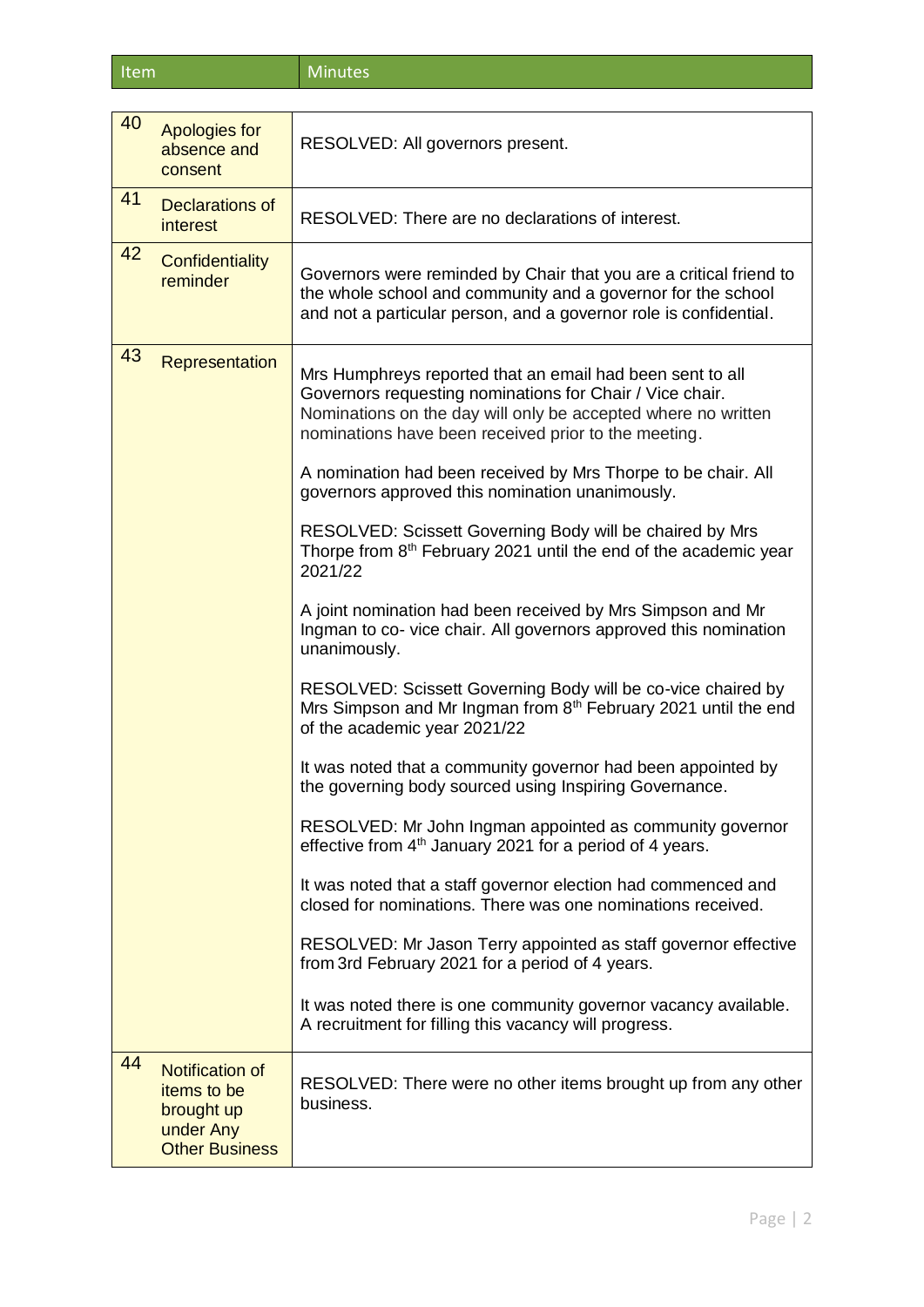| ltem | <b>Minutes</b> |
|------|----------------|
|      |                |

| 45 | Minutes for the<br>meeting on 2 <sup>nd</sup><br>November 2020 | RESOLVED: All agreed the minutes of the meeting held on 2 <sup>nd</sup><br>November 2020 are approved as a true record of the meeting.                                                                                                                                                           |                                                                                                                                                                                                 |
|----|----------------------------------------------------------------|--------------------------------------------------------------------------------------------------------------------------------------------------------------------------------------------------------------------------------------------------------------------------------------------------|-------------------------------------------------------------------------------------------------------------------------------------------------------------------------------------------------|
| 46 | <b>Matters arising</b>                                         |                                                                                                                                                                                                                                                                                                  |                                                                                                                                                                                                 |
|    |                                                                | Minute                                                                                                                                                                                                                                                                                           | Action                                                                                                                                                                                          |
|    |                                                                | Reference                                                                                                                                                                                                                                                                                        |                                                                                                                                                                                                 |
|    |                                                                | 02112020_M24                                                                                                                                                                                                                                                                                     | Declarations of interest, code of conduct<br>and contact details must be completed by<br>Friday 13 <sup>th</sup> November 2020.                                                                 |
|    |                                                                |                                                                                                                                                                                                                                                                                                  | RESOLVED: Complete                                                                                                                                                                              |
|    |                                                                |                                                                                                                                                                                                                                                                                                  | Add Governing body self-review as an<br>agenda item on Monday 8 <sup>th</sup> February 2021.                                                                                                    |
|    |                                                                |                                                                                                                                                                                                                                                                                                  | RESOLVED: Refer to item 50                                                                                                                                                                      |
|    |                                                                | 02112020_M26                                                                                                                                                                                                                                                                                     | Mr Lakin to meet with Mrs Conlon and Mr<br>Field to understand the finance side of the<br>school.                                                                                               |
|    |                                                                |                                                                                                                                                                                                                                                                                                  | <b>RESOLVED: Mr Lakin is attending Trust MAT</b><br>financial management training on<br>Wednesday 10 <sup>th</sup> February 2021.                                                               |
|    |                                                                | 02112020_M27                                                                                                                                                                                                                                                                                     | Governors to thoroughly review school<br>evaluation (SEF) and improvement plan<br>prior to meeting in February and provide<br>feedback to Mrs Large.                                            |
|    |                                                                |                                                                                                                                                                                                                                                                                                  | RESOLVED: Refer to item 47                                                                                                                                                                      |
|    |                                                                |                                                                                                                                                                                                                                                                                                  | Mrs Hellewell to send an email to everyone<br>message on Teams to arrange a small<br>working group that will include staff and<br>governors that will look at the capital plan<br>developments. |
|    |                                                                |                                                                                                                                                                                                                                                                                                  | RESOLVED: Refer to item 51                                                                                                                                                                      |
|    |                                                                | 02112020_M28                                                                                                                                                                                                                                                                                     | Deferred premiums update report and<br>spending plan until next meeting, which is<br>on Monday 8 <sup>th</sup> February 2021.                                                                   |
|    |                                                                |                                                                                                                                                                                                                                                                                                  | RESOLVED: Refer it item 48                                                                                                                                                                      |
|    |                                                                | 02112020 M34                                                                                                                                                                                                                                                                                     | School to review following feedback from<br>parent governors on communication<br>strategies.                                                                                                    |
|    |                                                                |                                                                                                                                                                                                                                                                                                  | <b>RESOLVED: Complete</b>                                                                                                                                                                       |
| 47 | <b>School Update</b>                                           | Mrs Large provided 'Headteacher report Spring 2020', 'Pastoral<br>and attendance data report term 1b' 'Scissett Middle School SEF<br>2020 - 21', 'Teacher and learning report December 2020' and<br>'SIP Scissett 2020 - 21' documents on Teams prior to the<br>meeting for governors to review. |                                                                                                                                                                                                 |
|    |                                                                | term activity.                                                                                                                                                                                                                                                                                   | Head teacher report including safeguarding and pastoral data and                                                                                                                                |
|    |                                                                | The report included                                                                                                                                                                                                                                                                              |                                                                                                                                                                                                 |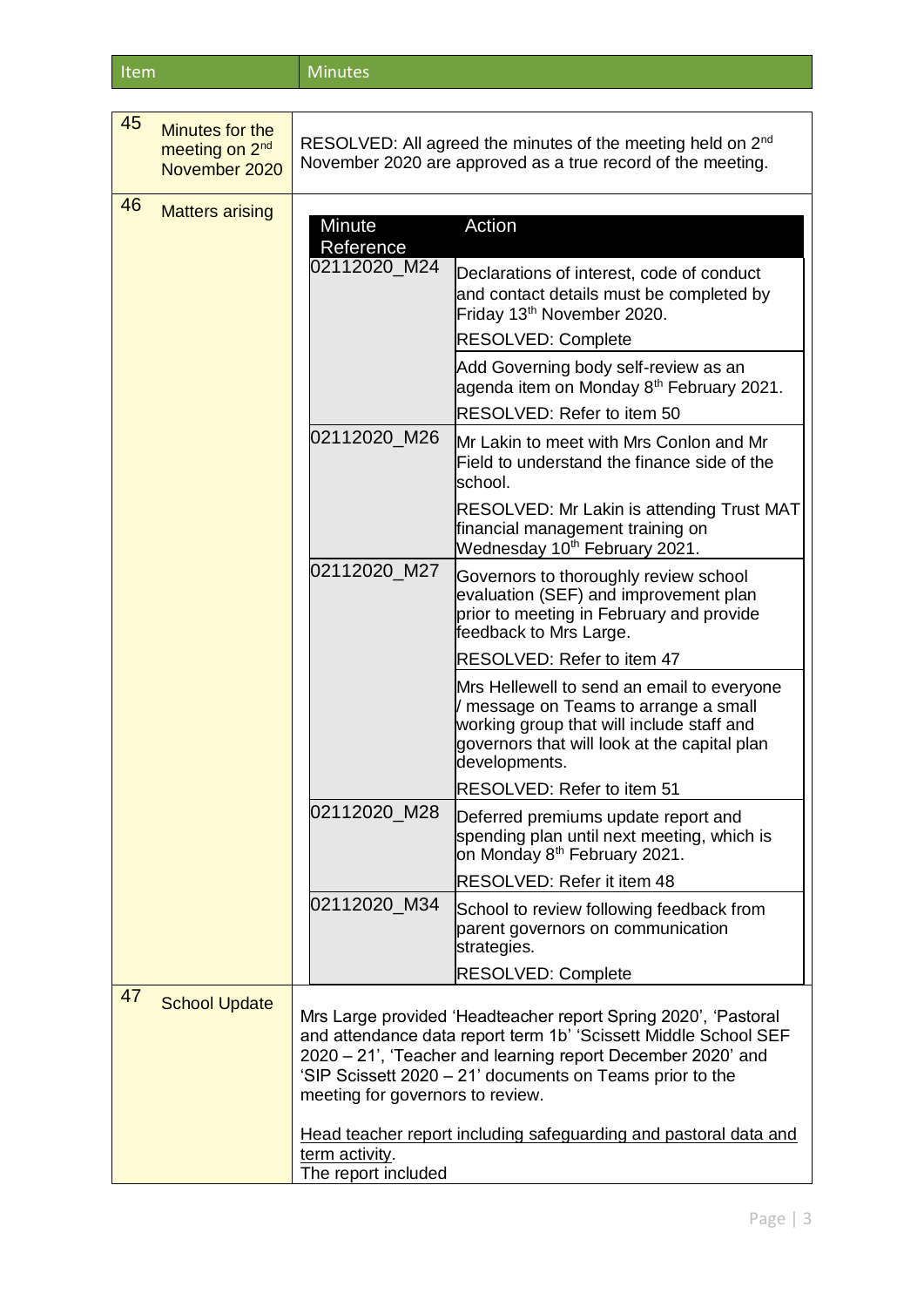| Item | <b>Minutes</b>                                                                                                                                                                                                                                                                                                                                                                                                                                                                                                                                                                                                                                                                                                                                                                                                                                                                                                                                                                                                                                                                                                                                                                                                                                    |
|------|---------------------------------------------------------------------------------------------------------------------------------------------------------------------------------------------------------------------------------------------------------------------------------------------------------------------------------------------------------------------------------------------------------------------------------------------------------------------------------------------------------------------------------------------------------------------------------------------------------------------------------------------------------------------------------------------------------------------------------------------------------------------------------------------------------------------------------------------------------------------------------------------------------------------------------------------------------------------------------------------------------------------------------------------------------------------------------------------------------------------------------------------------------------------------------------------------------------------------------------------------|
|      |                                                                                                                                                                                                                                                                                                                                                                                                                                                                                                                                                                                                                                                                                                                                                                                                                                                                                                                                                                                                                                                                                                                                                                                                                                                   |
|      | Financial<br>$\bullet$<br>Outcomes<br>Quantity of education<br>Leadership<br>$\bullet$<br><b>Pastoral Standards</b><br>$\bullet$<br><b>HR</b> standards<br>$\bullet$<br><b>Health and Safety</b><br>$\bullet$<br><b>GDPR</b><br>$\bullet$<br>Safeguarding<br>$\bullet$<br>Community update                                                                                                                                                                                                                                                                                                                                                                                                                                                                                                                                                                                                                                                                                                                                                                                                                                                                                                                                                        |
|      | Mrs Large gave a brief outline of the head teacher report, the<br>following points were noted:<br>The in-year deficit is around £38,000, this is mainly to do<br>with supply staff costs and Covid expenditure.<br>Absence rate is currently lower than national average.<br>Staff turnover is still low - two members of staff are<br>leaving at Easter; an increase in staff absence is due to<br>having a clinically vulnerable member of staff who is<br>currently shielding.<br>The Learning resource centre is out of use the fire escape<br>$\bullet$<br>is repaired, there are a few members of staff are behind<br>on the smart log training, the deadline date for staff to<br>have completed training is by 26 <sup>th</sup> March 2021.<br>The GDPR report is to be produced and the school need<br>٠<br>to be clear on how long we keep data.<br>Safeguarding - The Kirklees 175 audits for this academic<br>year has not been released as a new online platform is<br>being considered.                                                                                                                                                                                                                                             |
|      | Q: There has been a quite significant drop in writing for Y6 and<br>not Y7 & Y8, is this because the results for Y6 were taken from<br>baseline assessments?<br>A: We did not have any Y5 writing to be able to base their writing<br>on, the baseline was taken from the GL Assessments.<br>Q: Is there anything further the SLT could do to impact upon the<br>writing gap for Y6?<br>A: Children are currently having 7 lessons a week, 4 lessons are<br>about writing, and children have completed 5 pieces of work to be<br>able to base their next assessment on.<br>Q: How concerned are you with the regression of writing scores<br>for Y6 as it is currently has an amber rating?<br>A: We would normally of received pupils Y5 writing books, which<br>they would of continued to use but due to COVID last year we<br>didn't receive these; there was no data to compare from the<br>previous year. Even though the data looks like there has been a<br>big regression this isn't actually the case, the data was taken from<br>one piece of writing. It became clear the children had done a lot of<br>typing whilst home schooling but not a lot of writing, we have had<br>to do a lot of work with motor skills and hand writing. |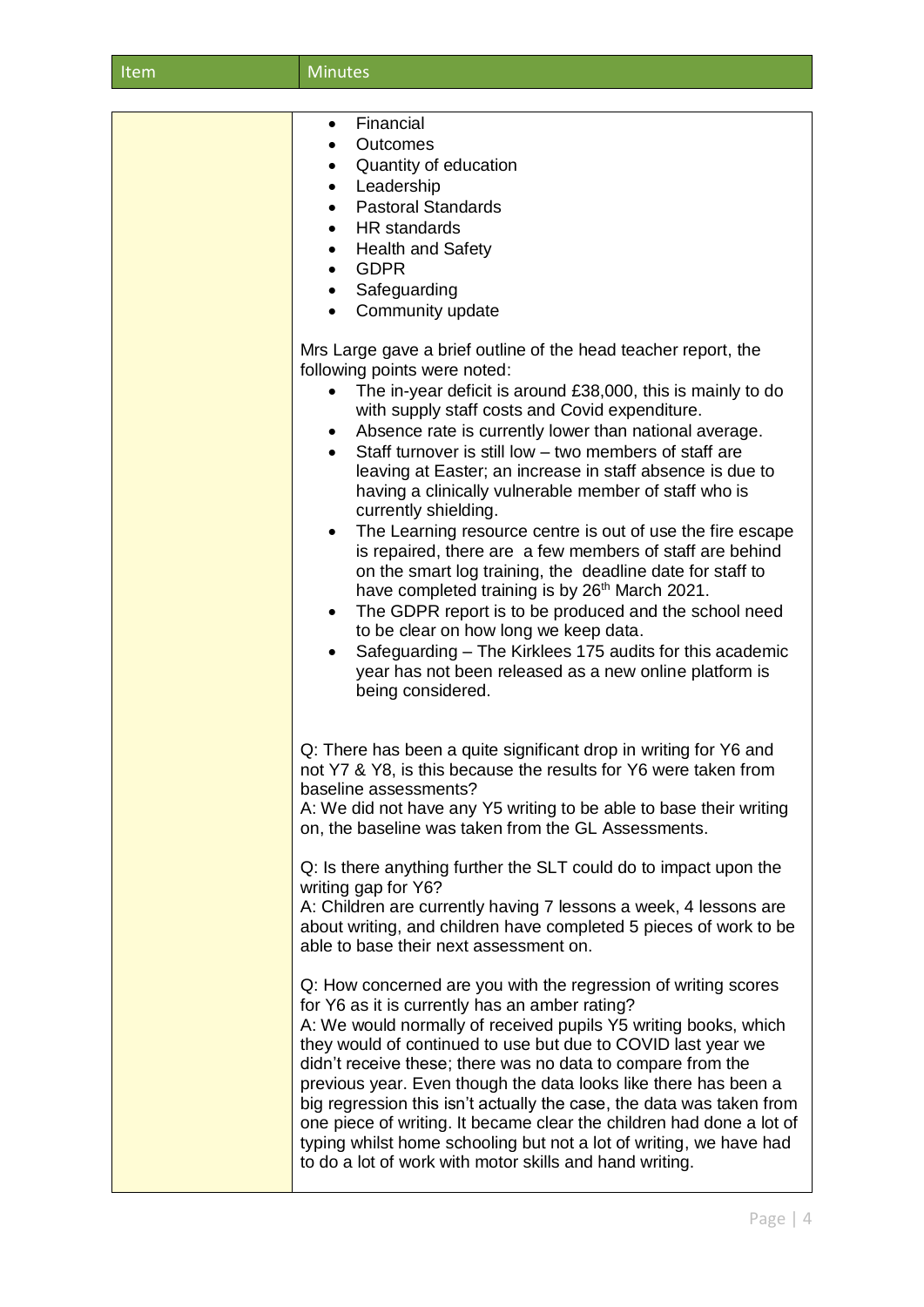|--|

| <b>Early indications data</b>                                                                                                                                                                                                                                                                                                                                                                                                                                                                                                          |
|----------------------------------------------------------------------------------------------------------------------------------------------------------------------------------------------------------------------------------------------------------------------------------------------------------------------------------------------------------------------------------------------------------------------------------------------------------------------------------------------------------------------------------------|
| The following was noted by the Head teacher:<br>We are pleased with the data and staff confident that the<br>data is a true reflection.<br>It can be challenging assessing children via Teams as<br>$\bullet$<br>some children find this method of learning intimating, we<br>are looking at different ways we can assess the children.                                                                                                                                                                                                |
| Q: Boys are singled out, can we have boys and girls split out on<br>the data?<br>A: Yes                                                                                                                                                                                                                                                                                                                                                                                                                                                |
| Q: Could we have SEND and disadvantage data separate?<br>A: Yes                                                                                                                                                                                                                                                                                                                                                                                                                                                                        |
| 65% of our Y6 disadvantage children are boys. 63% over<br>$\bullet$<br>all in the school. 76% on our SEND register are boys.<br>It does appear that boys have lost a lot more by being at<br>$\bullet$<br>home due to lockdown than girls.                                                                                                                                                                                                                                                                                             |
| The gap is narrowed between boys and girls by the time<br>$\bullet$<br>they are leaving Y8.                                                                                                                                                                                                                                                                                                                                                                                                                                            |
| In Y6 the SATS are used for comparison,                                                                                                                                                                                                                                                                                                                                                                                                                                                                                                |
| Q: January 2021 table – boys are ahead on the Y6 and Y7 on the<br>table for maths but then it flips when they get in to Y8 and the<br>boys are lower? Do they become more interest in other things or<br>aren't trying as hard?<br>A: This data will need to be analysed further. What has been<br>noticed is that boys put a lot of effort in their assessments, girls<br>not as much.                                                                                                                                                |
| ACTION: Mrs Large to ask the data leader to break down the early<br>indications data into a clearer context for governors to consider.                                                                                                                                                                                                                                                                                                                                                                                                 |
| <b>SEF</b> report                                                                                                                                                                                                                                                                                                                                                                                                                                                                                                                      |
| Q: Can you share more specifically, what is being done to reduce<br>persistent absence for disadvantaged pupils and are they the<br>same pupils over time?<br>A: Yes, it is the same children. Disadvantage children attendance<br>is tracked on a weekly basis. This is by weekly phone calls and<br>contact with parents. Throughout lockdown, the children have<br>been provided with meal vouchers and stationery. There are a<br>couple of families who have taken holidays throughout the term<br>time so this will affect data. |
| ACTION: Mrs Large to advise updates on the attendance and how<br>the local authority are supporting the school with this.                                                                                                                                                                                                                                                                                                                                                                                                              |
|                                                                                                                                                                                                                                                                                                                                                                                                                                                                                                                                        |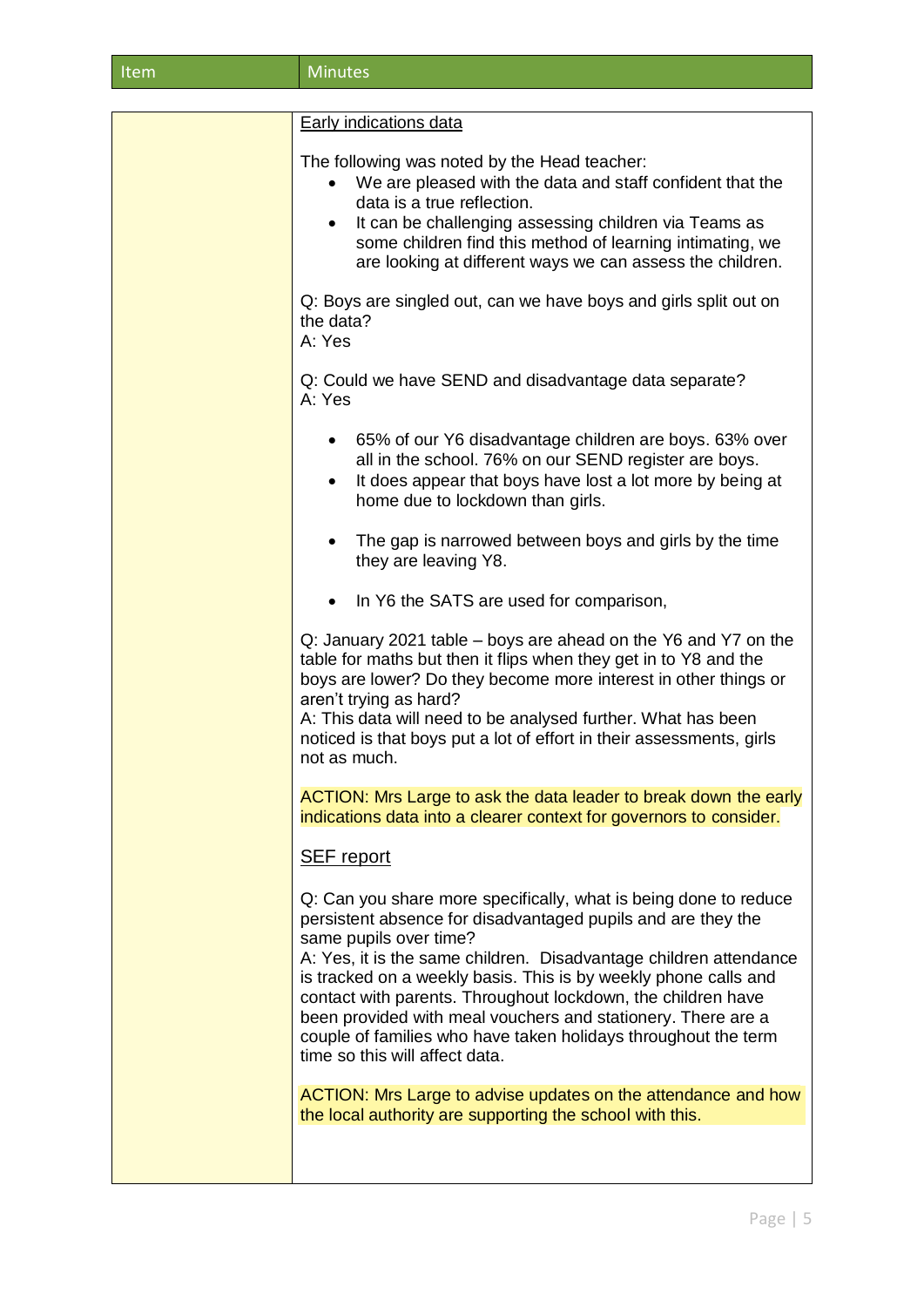| Item | Minutes |
|------|---------|
|------|---------|

|                                 | Q: Why has a fine been issued and then withdrawn?<br>A: It is extremely hard with the current situation, we had families<br>saying their holidays were cancelled and moved to a date, which<br>was beyond their control, and this is hard to disprove with the<br>families.<br>Development plan/action plan and school improvement plan.<br>Q: Can you update on the red boxes – actions to be taken<br>please?<br>А:<br>We cannot have the literacy mentors currently, as children<br>can't cross bubbles.<br>We have had to delay the line managers meeting with SLT,<br>every subject leaders will have a meeting with their line<br>managers by Easter.<br>GL has to be red; we will be doing these assessments at<br>$\qquad \qquad -$<br>the end of the year. We are also going to assess Y7.<br>Timetable for Y6, this area is red as items are outstanding<br>this term.<br>We have not been able to run the school council; we are<br>hoping to be able to relaunch this soon.<br>With the election of chair, this can be changed to green.<br>$\qquad \qquad -$<br>There are 225 first choice places for September with a pan<br>$\overline{\phantom{m}}$<br>for 195 places. These are just initials figures and may<br>affect our capacity.<br><b>Term activity</b><br>Most of our ECHP children are in school, most of our<br>vulnerable children in school.<br>Currently we have 158 children in school in on some days,<br>$\bullet$<br>which is 26% of the school.<br>All our staff are on site and following their normal<br>timetable, this has been really challenging.<br>We have not been able to do any extra activities this term.<br>We have a testing site, staff are being tested twice a week<br>and children in Y7 and Y8 pupils have also been tested.<br>We have planned a screen free day on Thursday, we will<br>send children a choice of different activities to do that has<br>nothing to do with screens.<br>It was noted governors' thanks Mrs Large for her reports and staff<br>for their continued hard work during the school closure. |
|---------------------------------|--------------------------------------------------------------------------------------------------------------------------------------------------------------------------------------------------------------------------------------------------------------------------------------------------------------------------------------------------------------------------------------------------------------------------------------------------------------------------------------------------------------------------------------------------------------------------------------------------------------------------------------------------------------------------------------------------------------------------------------------------------------------------------------------------------------------------------------------------------------------------------------------------------------------------------------------------------------------------------------------------------------------------------------------------------------------------------------------------------------------------------------------------------------------------------------------------------------------------------------------------------------------------------------------------------------------------------------------------------------------------------------------------------------------------------------------------------------------------------------------------------------------------------------------------------------------------------------------------------------------------------------------------------------------------------------------------------------------------------------------------------------------------------------------------------------------------------------------------------------------------------------------------------------------------------------------------------------------------------------------------------------------------------------------------------------------------------|
| 48<br><b>Premiums</b><br>Update | Mrs Large provided 'PP Development plan 2020 - 21' and 'Sports<br>premium statement 2020 21' documents on Teams prior to the<br>meeting for governors to review.<br>Q: Has the school got any plans to give children wider                                                                                                                                                                                                                                                                                                                                                                                                                                                                                                                                                                                                                                                                                                                                                                                                                                                                                                                                                                                                                                                                                                                                                                                                                                                                                                                                                                                                                                                                                                                                                                                                                                                                                                                                                                                                                                                     |
|                                 | experiences within this current climate?<br>A: The Music teacher is currently considering delivering extra<br>curricular activities online. He has taught all his lessons live<br>online throughout lockdown.                                                                                                                                                                                                                                                                                                                                                                                                                                                                                                                                                                                                                                                                                                                                                                                                                                                                                                                                                                                                                                                                                                                                                                                                                                                                                                                                                                                                                                                                                                                                                                                                                                                                                                                                                                                                                                                                  |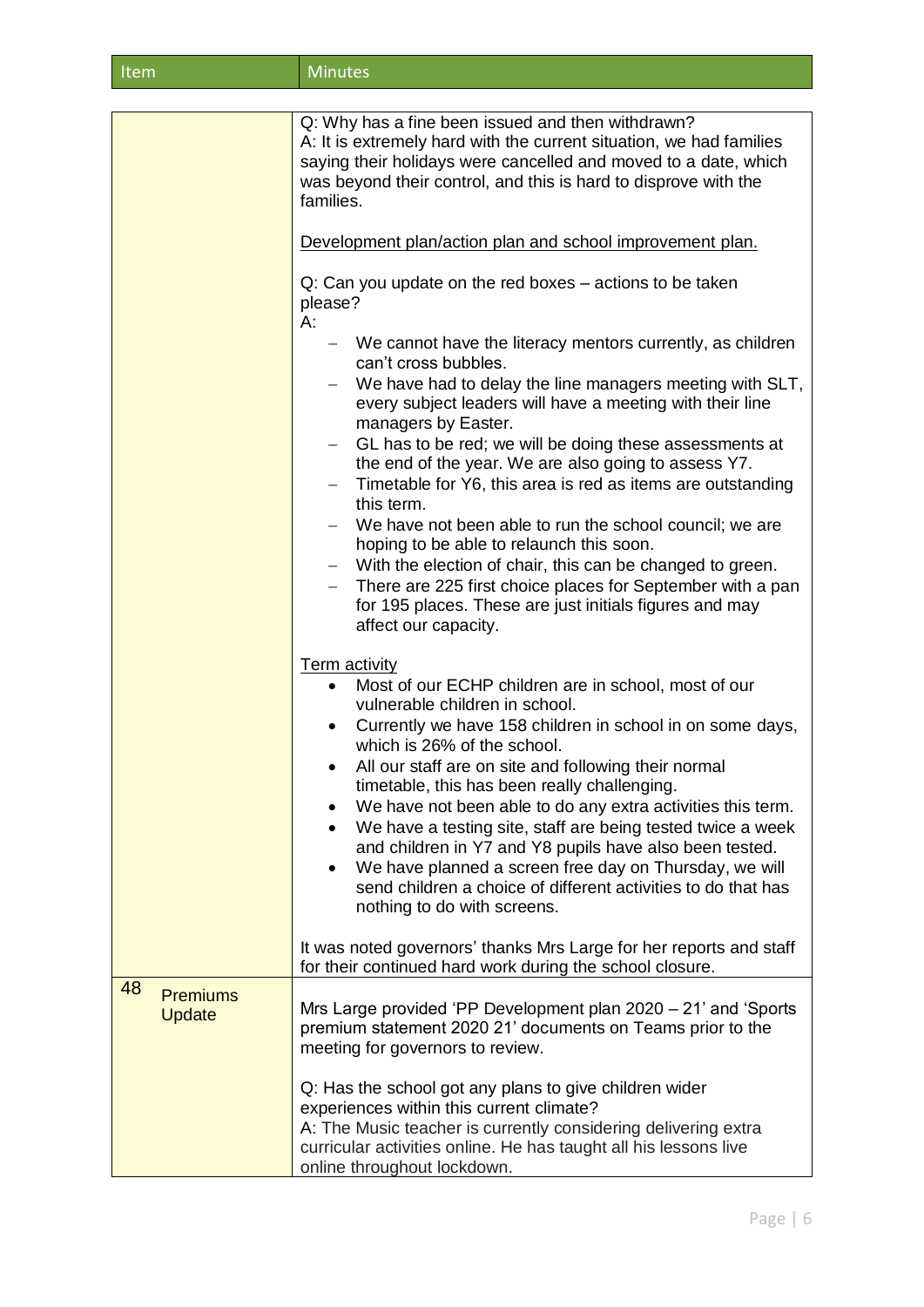| <b>Item</b> | <b>Minutes</b> |
|-------------|----------------|
|-------------|----------------|

| 49<br><b>Accessibility</b><br><b>Plan and</b><br><b>Disability</b><br><b>Equality</b><br><b>Scheme</b> | Mrs Large provided 'Accessibility plan 2019-2022' document on<br>Teams prior to the meeting for governors to review.<br>Q: How do we go about monitoring eating patterns of individual<br>pupils to assess healthy eating needs, and how does this lead to<br>change if required?<br>A: At the moment, parents are booking school lunches for the<br>children online, so parents know exactly what their children are<br>eating. In a normal situation, Kirklees kitchen staff are quite<br>vigilant on what children are eating. On Parent Pay, parents and<br>staff can see what a child is eating per item.<br>Q: Does the action for gathering and monitoring data for SEND<br>infer that the action has not been met - this has been in the action<br>plan for three years?<br>A: We will have a look into this further.<br>ACTION: Mrs Large to look in to further detail regarding the data<br>for SEND and why the action in the accessibility plan hasn't been<br>met in the previous years.                                                                                                   |
|--------------------------------------------------------------------------------------------------------|---------------------------------------------------------------------------------------------------------------------------------------------------------------------------------------------------------------------------------------------------------------------------------------------------------------------------------------------------------------------------------------------------------------------------------------------------------------------------------------------------------------------------------------------------------------------------------------------------------------------------------------------------------------------------------------------------------------------------------------------------------------------------------------------------------------------------------------------------------------------------------------------------------------------------------------------------------------------------------------------------------------------------------------------------------------------------------------------------------|
|                                                                                                        |                                                                                                                                                                                                                                                                                                                                                                                                                                                                                                                                                                                                                                                                                                                                                                                                                                                                                                                                                                                                                                                                                                         |
| 50<br>Governor<br>activity and<br>Self-review                                                          | It was noted governors have attended various training online and<br>have conducted virtual visits to the school. All of these are logged<br>on SMS configuration document, which is on Teams.<br><b>Governor Virtual visits</b><br>Mrs Thorpe gave a brief explanation about her virtual visit<br>regarding English, Data & assessment, Staffing,<br>performance management and CPD and RHSE.<br>Mr Lakin gave a brief explanation about his discussions<br>with Mrs Large and Mrs Robinson regarding maths.<br>Mrs Simpson gave a brief explanation about the Mast<br>development group for wellbeing<br>Mr Ingman has attended a NGA introduction to governors<br>training and has attended a staff dismissal committee.<br>ACTION: Mrs Watson to meet with Mrs Thorpe to discuss what<br>training / visits Mrs Watson needs to take for her link governor<br>role.<br>Once governors attend training (or complete any training) and<br>complete school visits, they are to advise the clerk for this to be<br>recorded.<br>ACTION: Mrs Humphreys to discuss self-review document with<br>Mrs Thorpe. |
| 51<br><b>Capital Plans</b>                                                                             |                                                                                                                                                                                                                                                                                                                                                                                                                                                                                                                                                                                                                                                                                                                                                                                                                                                                                                                                                                                                                                                                                                         |
|                                                                                                        | Mrs Large provided 'SMS Capital planning tool - 12.1.21'<br>document on Teams prior to the meeting for governors to review.                                                                                                                                                                                                                                                                                                                                                                                                                                                                                                                                                                                                                                                                                                                                                                                                                                                                                                                                                                             |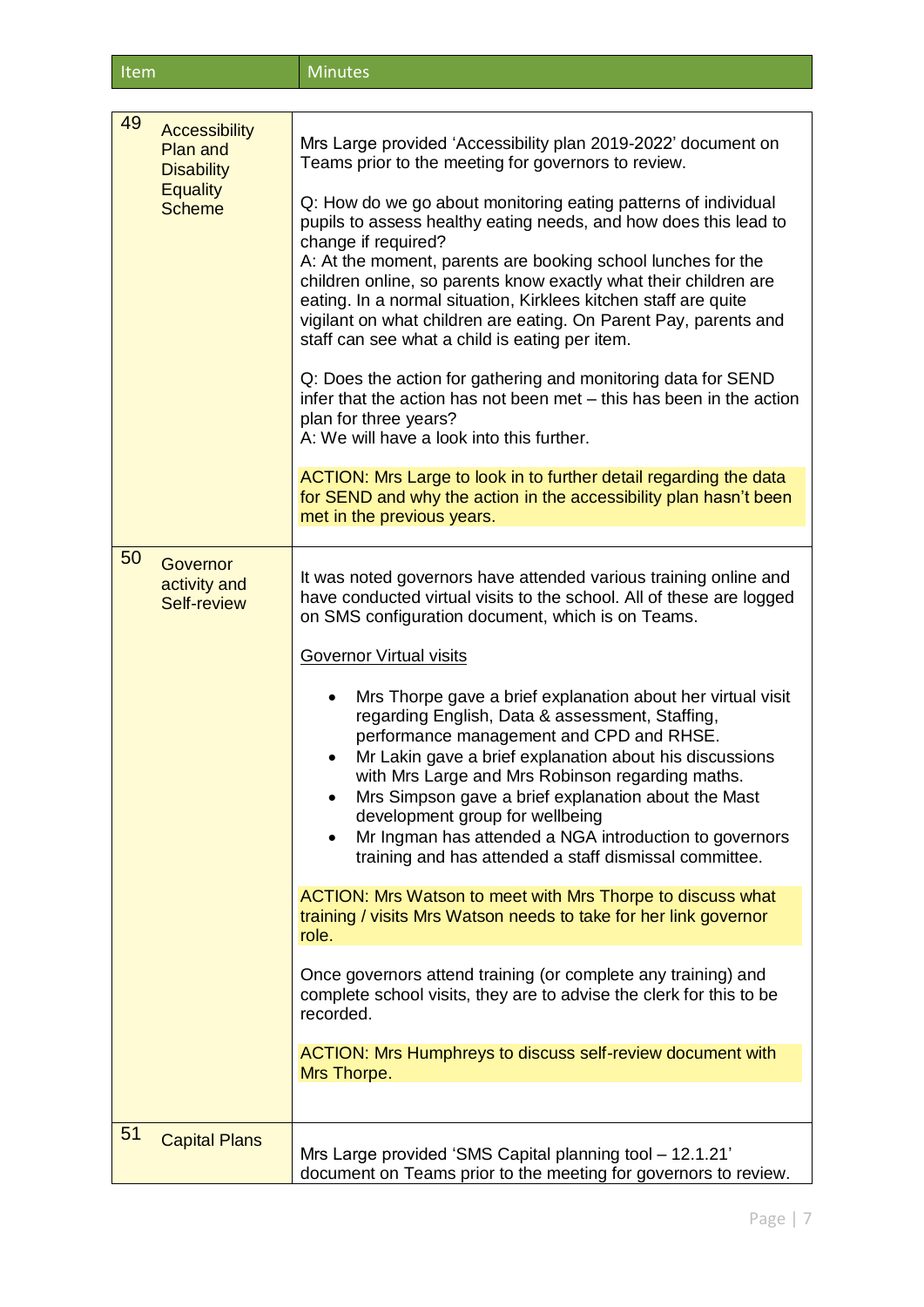| Item | Minutes |
|------|---------|
|      |         |

|    |                                                                       | Q: When is it likely the works will be carried out?<br>A:<br>The bid regarding the fire escape should be advised in<br>March<br>We are looking to change the boys changing rooms to into<br>toilets and the girls changing rooms into the library.<br>Other funding is for new surface on the MUGA, to put<br>$\qquad \qquad -$<br>another hard play area in and have canopies with seating<br>outside.<br>The MUGA is currently not able to be used. We have had<br>one sample come back that contained asbestos. We are<br>currently waiting to hear back from Kirklees regarding this<br>and what can be done.<br>Q: Who is handling the roof contractors?<br>A: The CFO, Business Manager and Site Operations Manager.<br>The roofing company are due back to come back over the half<br>term.<br>Q: It is quite concerning if there wasn't a MUGA, have you<br>identified another area for outdoor sports?<br>A: This is currently still being planned, there are available grounds<br>on site for a new MUGA<br>ACTION: Mrs Large to provide governors with an update<br>regarding the MUGA once available. |
|----|-----------------------------------------------------------------------|-------------------------------------------------------------------------------------------------------------------------------------------------------------------------------------------------------------------------------------------------------------------------------------------------------------------------------------------------------------------------------------------------------------------------------------------------------------------------------------------------------------------------------------------------------------------------------------------------------------------------------------------------------------------------------------------------------------------------------------------------------------------------------------------------------------------------------------------------------------------------------------------------------------------------------------------------------------------------------------------------------------------------------------------------------------------------------------------------------------------|
| 52 | <b>Emerging Risks</b>                                                 | RESOLVED: The emerging risks identified are listed below:<br>MUGA and the outdoor space<br>$\bullet$<br>Impact of Covid on finances<br>$\bullet$                                                                                                                                                                                                                                                                                                                                                                                                                                                                                                                                                                                                                                                                                                                                                                                                                                                                                                                                                                  |
| 53 | <b>Policies</b>                                                       | Mrs Large advised the following policies are requested for<br>approval:<br>Behaviour policy 2020 - 21<br>Mentoring policy<br>RESOLVED: All governors ratify the Behaviour policy.<br>ACTION: Mentoring policy to be reviewed by governors an advise<br>to school, outcome to be noted at the next meeting, which is<br>being held on Thursday 13th May 2021.                                                                                                                                                                                                                                                                                                                                                                                                                                                                                                                                                                                                                                                                                                                                                      |
| 54 | Any other<br><b>business</b>                                          | RESOLVED: There were no, any other business items identified.                                                                                                                                                                                                                                                                                                                                                                                                                                                                                                                                                                                                                                                                                                                                                                                                                                                                                                                                                                                                                                                     |
| 55 | <b>Future date for</b><br>meetings of the<br>possible<br>agenda items | RESOLVED: That future meetings of the governing body:<br>Thursday 13 <sup>th</sup> May 2021 at 6.30pm                                                                                                                                                                                                                                                                                                                                                                                                                                                                                                                                                                                                                                                                                                                                                                                                                                                                                                                                                                                                             |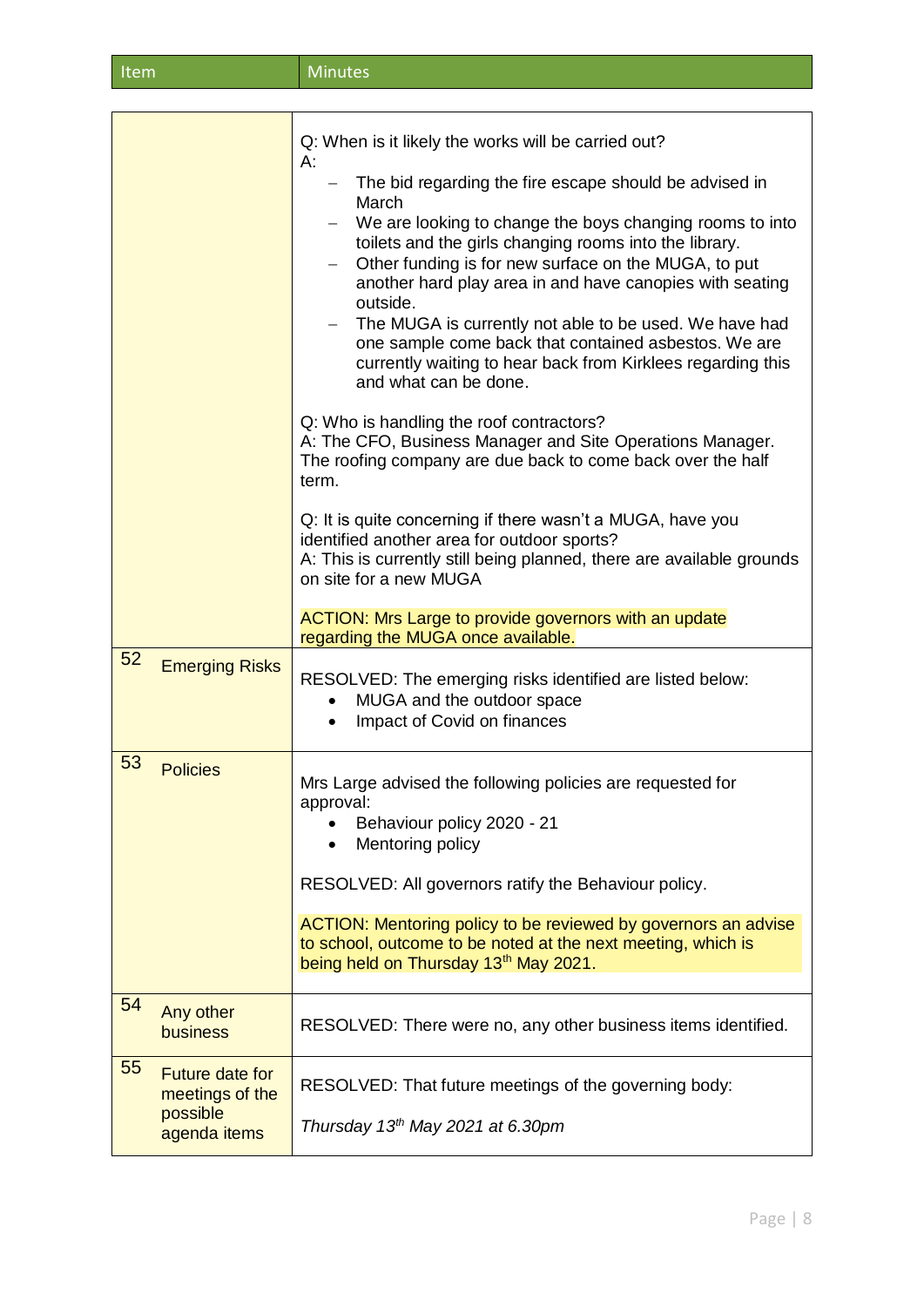| ltem | <b>Minutes</b> |
|------|----------------|
|      |                |

|    |                                                                                          | The meetings are hoped to be held in the school, this will be<br>determined nearer the time based on the current guidance for<br>COVID-19. |
|----|------------------------------------------------------------------------------------------|--------------------------------------------------------------------------------------------------------------------------------------------|
| 56 | Agenda,<br>minutes and<br>related papers<br>to be excluded<br>from published<br>version. | RESOLVED: That no part of these minutes, agenda or related<br>papers be excluded from the copy to be made available at the<br>School.      |